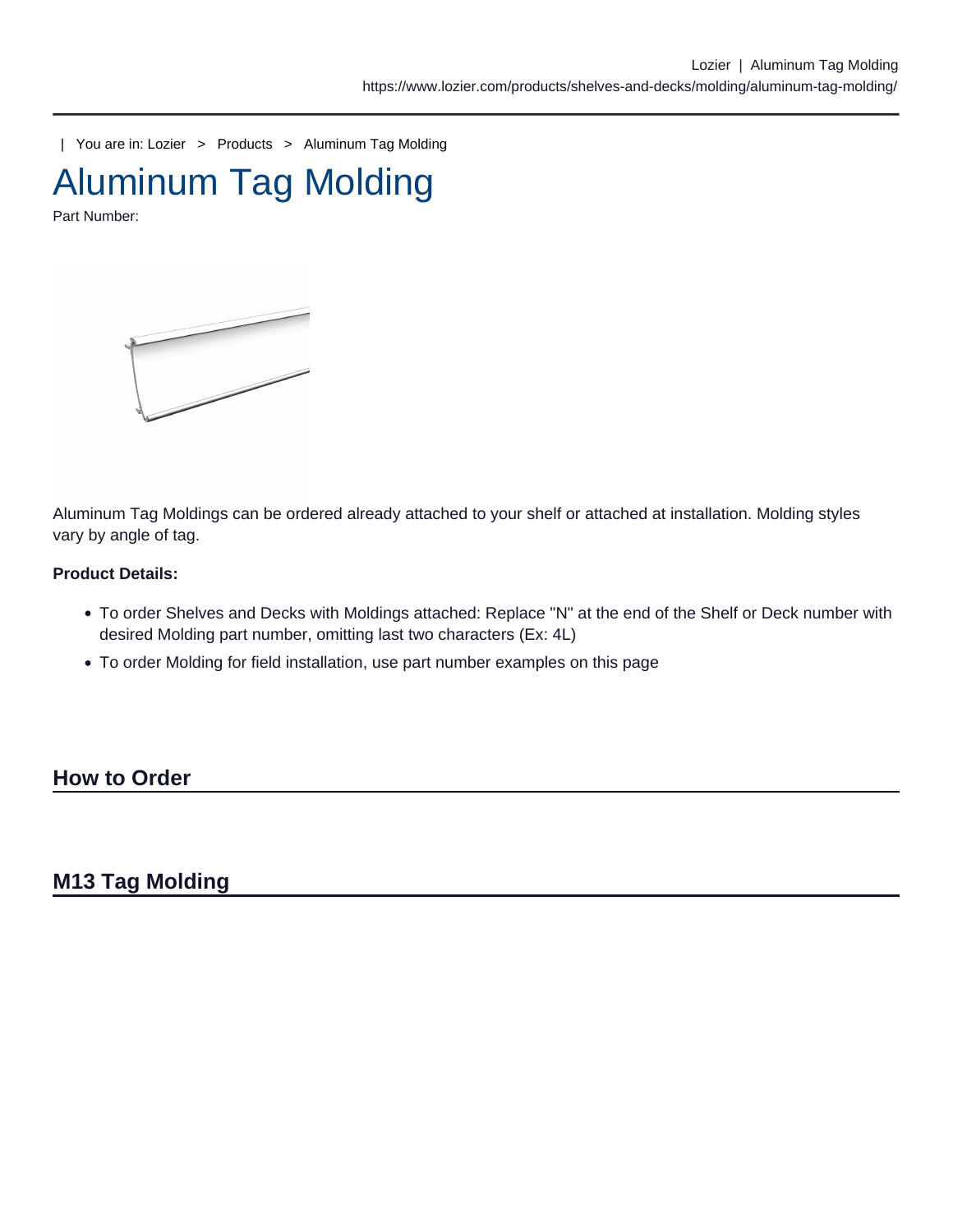• Holds both 1.235" and 1.250" price tags

## **Product Options and Numbers**

**Example Part #: M13 S 4 L SAT** 

**Molding Type: M13**

**Standard Finish: S**

**Shelf Width:** 3', **4'**

**Shelf or Deck: L**, S

**Standard Finish: SAT**

| <b>Suffix Key</b> |                                |  |
|-------------------|--------------------------------|--|
| S                 | - Satin Finish                 |  |
| L.                | - TL, DL, and HL Style Shelves |  |
| <b>S</b>          | - S Style Decks (Line #4)      |  |
| SAT               | - Aluminum, Clear Anodized     |  |

# **M55 Tag Molding**

- Holds both 1.235" and 1.250" price tags up at 55° angle
- Requires Extended Base End Trims to cover the ends of the Molding

### **Product Options and Numbers**

**Example Part #: M55 S 4 L SAT** 

**Molding Type: M55**

**Standard Finish: S**

**Shelf Width:** 3', **4'**

**Shelf or Deck: L**, S



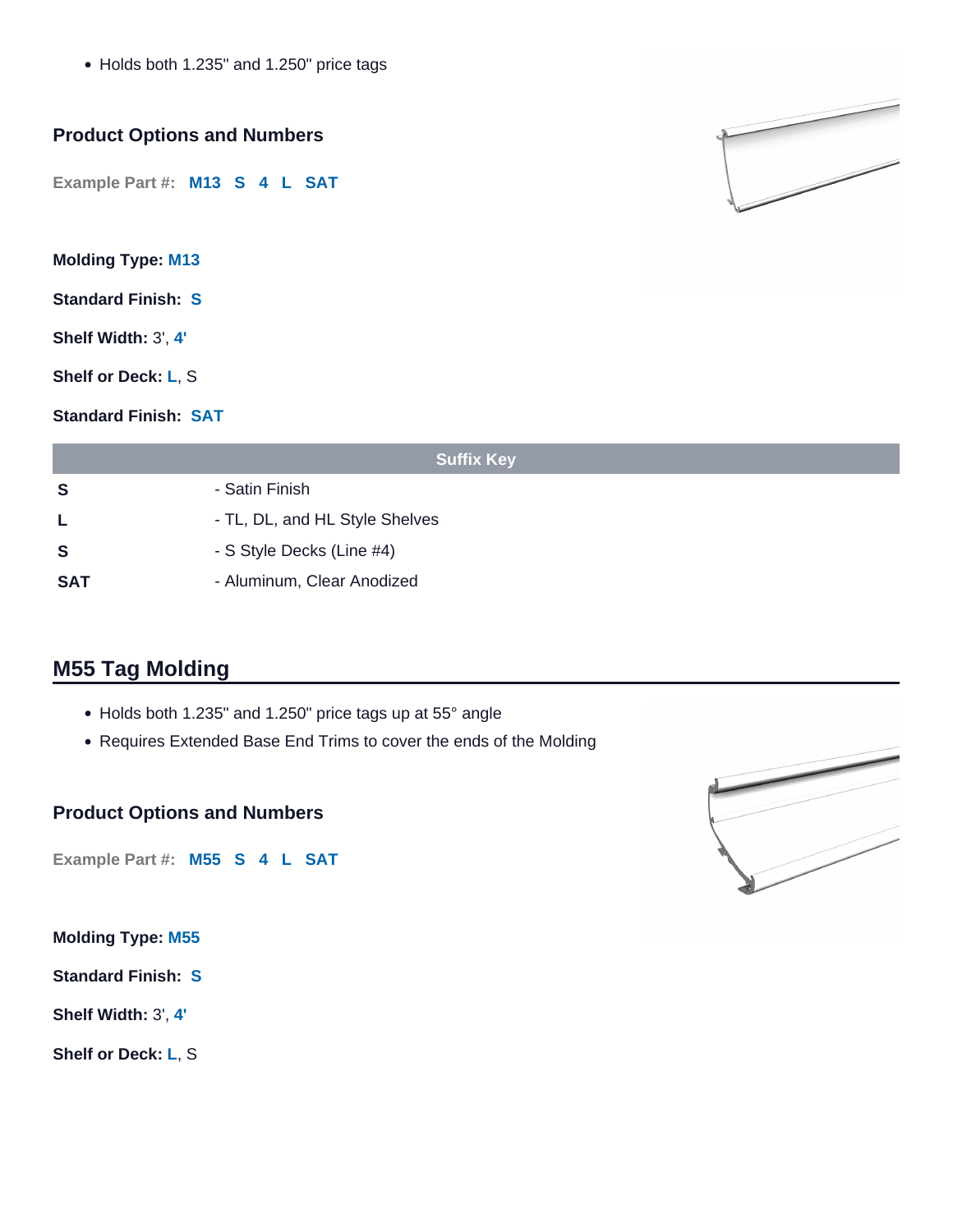#### **Standard Finish: SAT**

|            | <b>Suffix Key</b>              |
|------------|--------------------------------|
| -S         | - Satin Finish (Line #2)       |
|            | - TL, DL, and HL Style Shelves |
| -S         | - S Style Decks (Line #4)      |
| <b>SAT</b> | - Aluminum, Clear Anodized     |

# **M35 Tag Molding**

• Holds both 1.235" and 1.250" price tags up at 35° angle

### **Product Options and Numbers**

**Example Part #: M35 S 4 L SAT** 

### **Molding Type: M35**

**Standard Finish: S**

- **Shelf Width:** 3', **4'**
- **Shelf or Deck: L**, S

**Standard Finish: SAT**

|            | <b>Suffix Key</b>              |
|------------|--------------------------------|
| S          | - Satin Finish (Line #2)       |
| L          | - TL, DL, and HL Style Shelves |
| S          | - S Style Decks (Line #4)      |
| <b>SAT</b> | - Aluminum, Clear Anodized     |

# **MR1 Tag Molding**